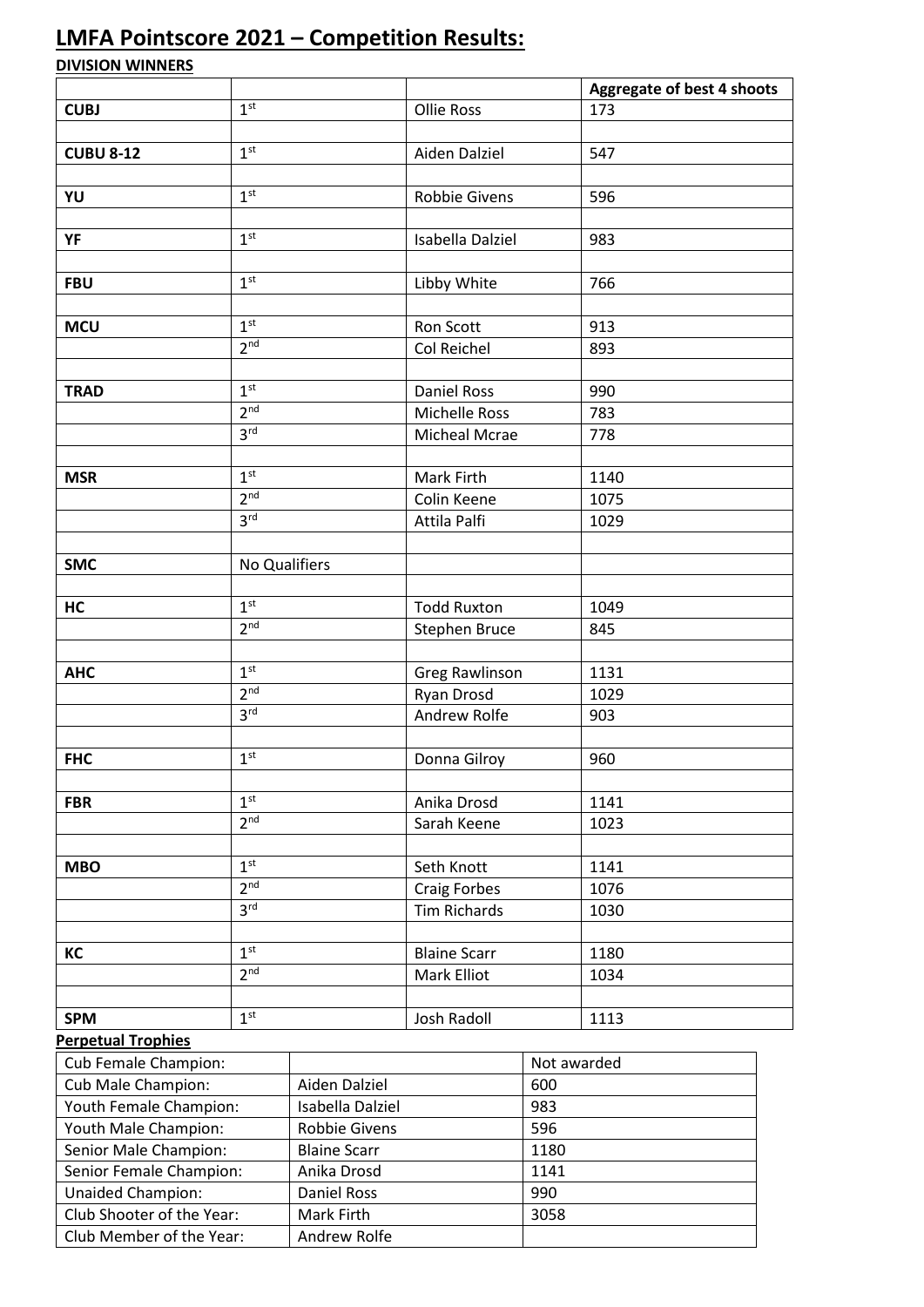## Results Collated by Division - SUMMARY OF TOTALS

## Pointscore 2021

Determination of Division Winners

**Minimum 4 scoresheets submissions to qualify**

**QUALIFIED competitors ranked above NON-QUALIFIED Results calculated as Aggregate of Top 4 scores**

| <b>CUBJ</b> |                           | <b>Aggregate</b> | (Average) | (Strike Rate (/100)) |                |               |
|-------------|---------------------------|------------------|-----------|----------------------|----------------|---------------|
|             | <b>Ollie Ross</b>         | 173              | (43)      | (16)                 | scoresheets: 4 | QUALIFIED     |
|             | <b>CUBU 8-12</b>          | <b>Aggregate</b> | (Average) | (Strike Rate (/100)) |                |               |
|             | <b>Aiden Dalziel</b>      | 547              | (136)     | (45)                 | scoresheets: 4 | QUALIFIED     |
|             | <b>Dean Ross</b>          | 355              | (118)     | (59)                 | scoresheets: 3 | NOT qualified |
| YU          |                           | <b>Aggregate</b> | (Average) | (Strike Rate (/100)) |                |               |
|             | <b>Robbie Givens</b>      | 596              | (149)     | (49)                 | scoresheets: 7 | QUALIFIED     |
|             | <b>Ashdon Gibbs</b>       | 348              | (116)     | (38)                 | scoresheets: 3 | NOT qualified |
|             | <b>Aiden Dalziel</b>      | 312              | (104)     | (34)                 | scoresheets: 3 | NOT qualified |
| <b>YF</b>   |                           | <b>Aggregate</b> | (Average) | (Strike Rate (/100)) |                |               |
|             | <b>Isabella Dalziel</b>   | 983              | (245)     | (81)                 | scoresheets: 8 | QUALIFIED     |
|             | <b>Zara Palfi</b>         | 487              | (162)     | (64)                 | scoresheets: 3 | NOT qualified |
|             | <b>Jordan Richards</b>    | 192              | (192)     | (64)                 | scoresheets: 1 | NOT qualified |
| <b>FBU</b>  |                           | <b>Aggregate</b> | (Average) | (Strike Rate (/100)) |                |               |
|             | <b>Libby White</b>        | 766              | (191)     | (63)                 | scoresheets: 5 | QUALIFIED     |
| <b>MCU</b>  |                           | <b>Aggregate</b> | (Average) | (Strike Rate (/100)) |                |               |
|             | <b>Ronald Scott</b>       | 913              | (228)     | (76)                 | scoresheets: 4 | QUALIFIED     |
|             | <b>Colin Reichel</b>      | 893              | (223)     | (74)                 | scoresheets: 7 | QUALIFIED     |
|             | <b>Patrick White</b>      | 621              | (207)     | (69)                 | scoresheets: 3 | NOT qualified |
|             | <b>Paul Lovelock</b>      | 386              | (193)     | (51)                 | scoresheets: 2 | NOT qualified |
| <b>TRAD</b> |                           | <b>Aggregate</b> | (Average) | (Strike Rate (/100)) |                |               |
|             | <b>Daniel Ross</b>        | 990              | (247)     | (82)                 | scoresheets: 9 | QUALIFIED     |
|             | <b>Michelle Ross</b>      | 783              | (195)     | (65)                 | scoresheets: 8 | QUALIFIED     |
|             | <b>Micheal McRae</b>      | 778              | (194)     | (64)                 | scoresheets: 6 | QUALIFIED     |
|             | <b>Robin Dalziel</b>      | 650              | (162)     | (54)                 | scoresheets: 6 | QUALIFIED     |
|             | <b>Peter Ralph</b>        | 513              | (128)     | (38)                 | scoresheets: 5 | QUALIFIED     |
|             | <b>Paul Lovelock</b>      | 458              | (152)     | (61)                 | scoresheets: 3 | NOT qualified |
|             | <b>David Saillard</b>     | 169              | (169)     | (56)                 | scoresheets: 1 | NOT qualified |
|             | <b>Malcolm Harrison</b>   | 169              | (169)     | (56)                 | scoresheets: 1 | NOT qualified |
|             | <b>Robert McBride</b>     | 168              | (168)     | (56)                 | scoresheets: 1 | NOT qualified |
|             | <b>Christopher Martin</b> | 151              | (151)     | (50)                 | scoresheets: 1 | NOT qualified |
|             | <b>Roszarie Behrens</b>   | 148              | (148)     | (49)                 | scoresheets: 1 | NOT qualified |
|             | <b>Shirlenne Fulton</b>   | 107              | (107)     | (35)                 | scoresheets: 1 | NOT qualified |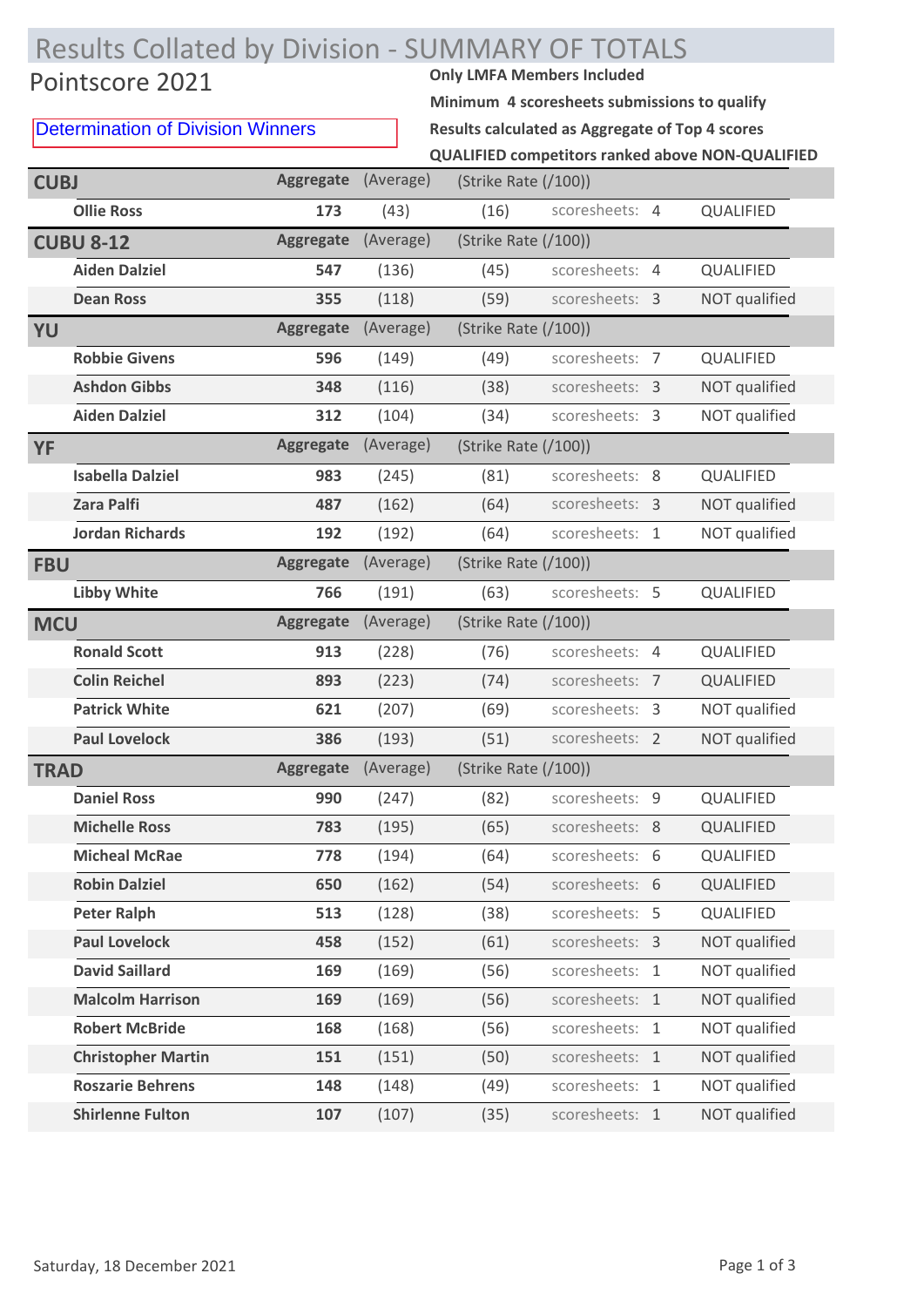| <b>MSR</b> |                           | <b>Aggregate</b> | (Average) | (Strike Rate (/100)) |                 |    |               |
|------------|---------------------------|------------------|-----------|----------------------|-----------------|----|---------------|
|            | <b>Mark Firth</b>         | 1140             | (285)     | (84)                 | scoresheets:    | 10 | QUALIFIED     |
|            | <b>Colin Keene</b>        | 1075             | (268)     | (89)                 | scoresheets:    | 10 | QUALIFIED     |
|            | <b>Attila Palfi</b>       | 1029             | (257)     | (85)                 | scoresheets: 6  |    | QUALIFIED     |
|            | <b>Dwayne Ovenstone</b>   | 976              | (244)     | (72)                 | scoresheets: 4  |    | QUALIFIED     |
|            | <b>Neal Walker</b>        | 278              | (139)     | (46)                 | scoresheets: 2  |    | NOT qualified |
|            | <b>Norman Sager</b>       | 259              | (259)     | (57)                 | scoresheets: 1  |    | NOT qualified |
|            | <b>Steven McNicoll</b>    | 119              | (119)     | (79)                 | scoresheets: 1  |    | NOT qualified |
| <b>SMC</b> |                           | <b>Aggregate</b> | (Average) | (Strike Rate (/100)) |                 |    |               |
|            | <b>Allan Park</b>         | 598              | (199)     | (66)                 | scoresheets: 3  |    | NOT qualified |
|            | <b>Gary Young</b>         | 246              | (246)     | (82)                 | scoresheets: 1  |    | NOT qualified |
|            | <b>Steven McNicoll</b>    | 226              | (226)     | (50)                 | scoresheets: 1  |    | NOT qualified |
| <b>AHC</b> |                           | <b>Aggregate</b> | (Average) | (Strike Rate (/100)) |                 |    |               |
|            | <b>Greg Rawlinson</b>     | 1131             | (282)     | (94)                 | scoresheets:    | 10 | QUALIFIED     |
|            | <b>Ryan Drosd</b>         | 1029             | (257)     | (76)                 | scoresheets: 9  |    | QUALIFIED     |
|            | <b>Andrew Rolfe</b>       | 903              | (225)     | (66)                 | scoresheets: 4  |    | QUALIFIED     |
|            | <b>Steven Shorten</b>     | 572              | (286)     | (76)                 | scoresheets: 2  |    | NOT qualified |
|            | <b>Ethan Wilkinson</b>    | 568              | (284)     | (94)                 | scoresheets: 2  |    | NOT qualified |
|            | <b>Zac Clark</b>          | 288              | (288)     | (96)                 | scoresheets: 1  |    | NOT qualified |
|            | <b>Brad Wilkinson</b>     | 271              | (271)     | (90)                 | scoresheets: 1  |    | NOT qualified |
|            | <b>Alexander Greening</b> | 174              | (174)     | (58)                 | scoresheets: 1  |    | NOT qualified |
|            | <b>Jamie Gilroy</b>       | 142              | (142)     | (94)                 | scoresheets: 1  |    | NOT qualified |
|            | <b>Kendall O'Connor</b>   | 133              | (133)     | (88)                 | scoresheets: 1  |    | NOT qualified |
| HC         |                           | <b>Aggregate</b> | (Average) | (Strike Rate (/100)) |                 |    |               |
|            | <b>Todd Ruxton</b>        | 1049             | (262)     | (87)                 | scoresheets: 6  |    | QUALIFIED     |
|            | <b>Stephen Bruce</b>      | 845              | (211)     | (62)                 | scoresheets: 5  |    | QUALIFIED     |
|            | <b>Deen Parkinson</b>     | 532              | (266)     | (88)                 | scoresheets: 2  |    | NOT qualified |
|            | <b>Martyn Skinner</b>     | 317              | (158)     | (52)                 | scoresheets: 2  |    | NOT qualified |
|            | <b>Alexander Greening</b> | 211              | (211)     | (70)                 | scoresheets: 1  |    | NOT qualified |
|            | Simon Azzopardi           | 192              | (96)      | (64)                 | scoresheets: 2  |    | NOT qualified |
| <b>FHC</b> |                           | <b>Aggregate</b> | (Average) | (Strike Rate (/100)) |                 |    |               |
|            | <b>Donna Gilroy</b>       | 960              | (240)     | (80)                 | scoresheets: 7  |    | QUALIFIED     |
|            | <b>Michelle Ovenstone</b> | 223              | (223)     | (74)                 | scoresheets: 1  |    | NOT qualified |
|            | <b>Brooke May</b>         | 214              | (214)     | (47)                 | scoresheets: 1  |    | NOT qualified |
| <b>FBR</b> |                           | <b>Aggregate</b> | (Average) | (Strike Rate (/100)) |                 |    |               |
|            | <b>Anika Drosd</b>        | 1141             | (285)     | (95)                 | scoresheets: 11 |    | QUALIFIED     |
|            | <b>Sarah Keene</b>        | 1023             | (255)     | (75)                 | scoresheets: 4  |    | QUALIFIED     |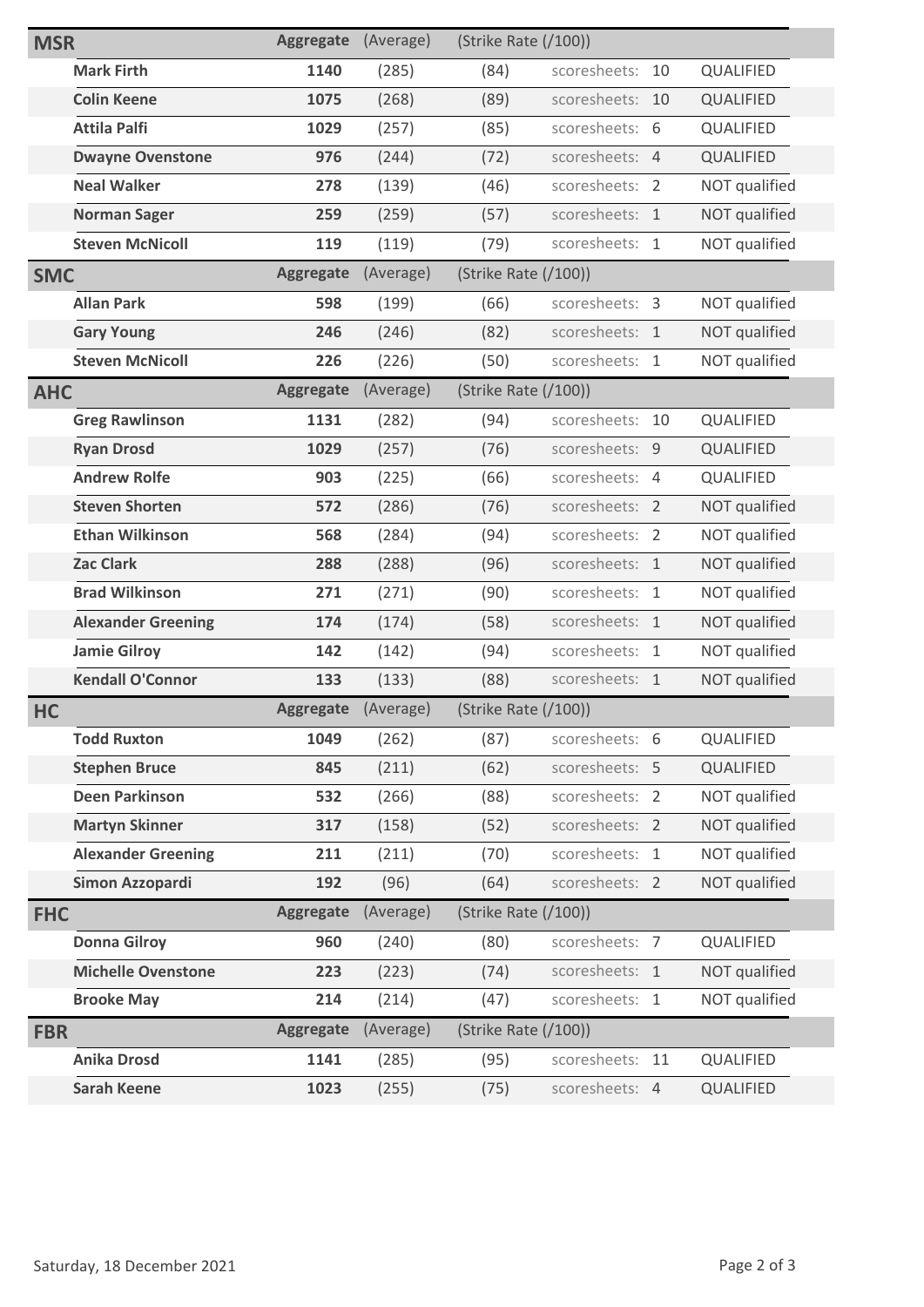| <b>MBO</b> |                       | <b>Aggregate</b> | (Average) | (Strike Rate (/100)) |                |    |               |
|------------|-----------------------|------------------|-----------|----------------------|----------------|----|---------------|
|            | <b>Seth Knott</b>     | 1141             | (285)     | (95)                 | scoresheets:   | 10 | QUALIFIED     |
|            | <b>Craig Forbes</b>   | 1076             | (269)     | (89)                 | scoresheets: 4 |    | QUALIFIED     |
|            | <b>Tim Richards</b>   | 1030             | (257)     | (85)                 | scoresheets: 8 |    | QUALIFIED     |
|            | <b>Gerard Miles</b>   | 578              | (192)     | (77)                 | scoresheets: 3 |    | NOT qualified |
| <b>KC</b>  |                       | <b>Aggregate</b> | (Average) | (Strike Rate (/100)) |                |    |               |
|            | <b>Blaine Scarr</b>   | 1180             | (295)     | (98)                 | scoresheets: 6 |    | QUALIFIED     |
|            | <b>Mark Elliot</b>    | 1034             | (258)     | (76)                 | scoresheets: 7 |    | QUALIFIED     |
|            | <b>Craig Forbes</b>   | 550              | (275)     | (73)                 | scoresheets: 2 |    | NOT qualified |
|            | <b>Mark Firth</b>     | 279              | (279)     | (93)                 | scoresheets: 1 |    | NOT qualified |
|            | <b>Neville Spence</b> | 277              | (277)     | (92)                 | scoresheets: 1 |    | NOT qualified |
|            | <b>Greg Rawlinson</b> | 242              | (242)     | (53)                 | scoresheets: 1 |    | NOT qualified |
|            | <b>Tim Richards</b>   | 238              | (238)     | (52)                 | scoresheets: 1 |    | NOT qualified |
|            | <b>Norman Sager</b>   | 117              | (117)     | (78)                 | scoresheets: 1 |    | NOT qualified |
| <b>SPM</b> |                       | <b>Aggregate</b> | (Average) | (Strike Rate (/100)) |                |    |               |
|            | <b>Josh Radoll</b>    | 1113             | (278)     | (82)                 | scoresheets: 6 |    | QUALIFIED     |
|            | <b>Blaine Scarr</b>   | 873              | (291)     | (83)                 | scoresheets: 3 |    | NOT qualified |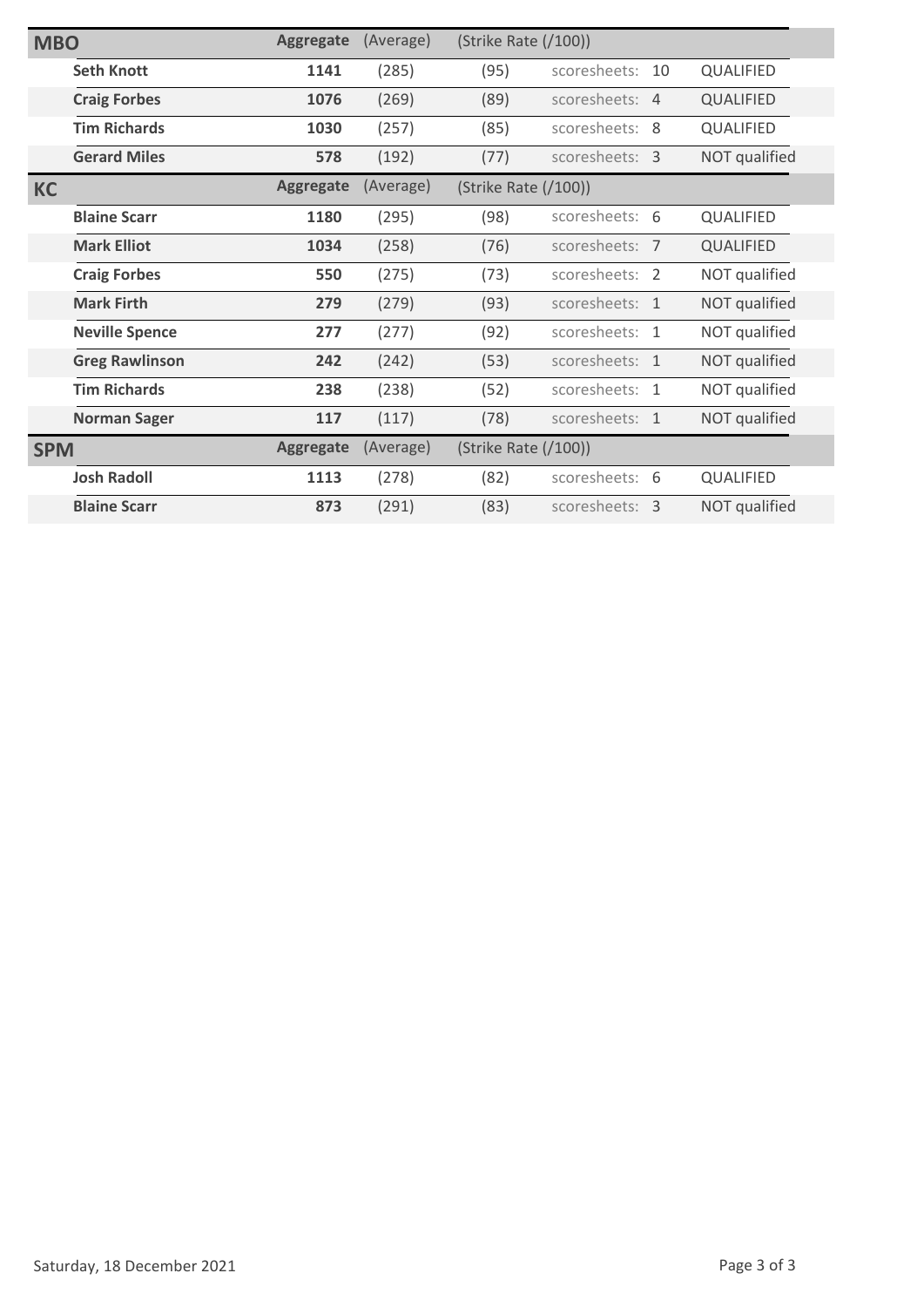## RESULTS COLLATED BY DIVISION - FULL REPORT

| Pointscore 2021                      |           | <b>Only LMFA Members Included</b> |                      |                       |                               |                           |                               |                                                 |                                                  |
|--------------------------------------|-----------|-----------------------------------|----------------------|-----------------------|-------------------------------|---------------------------|-------------------------------|-------------------------------------------------|--------------------------------------------------|
| Report Generated 18/12/2021          |           |                                   |                      |                       |                               |                           |                               | Minimum 4 scoresheet submissions to qualify     |                                                  |
|                                      |           |                                   |                      |                       |                               |                           |                               | Results calculated as Aggregate of Top 4 scores |                                                  |
| indicates score is included in total |           |                                   |                      |                       |                               |                           |                               |                                                 | QUALIFIED competitors ranked above NON-QUALIFIED |
| <b>CUBJ</b>                          | Aggregate | (Average)                         | (Strike Rate (/100)) |                       |                               |                           |                               | scoresheets:                                    |                                                  |
| <b>Ollie Ross</b>                    | 173       | (43)                              | (16)                 |                       |                               |                           | 4                             |                                                 | <b>QUALIFIED</b>                                 |
|                                      |           | 11/04/2021                        | 43                   | 50                    | $\circ$                       | 0                         | 0                             | 93                                              | ☑                                                |
|                                      |           | 6/06/2021                         | 30                   | 5                     | $\circ$                       | $\circ$                   | $\overline{0}$                | 35                                              | ☑                                                |
|                                      |           | 23/05/2021                        | 10                   | 15                    | $\circ$                       | 0                         | $\circ$                       | 25                                              | ☑                                                |
|                                      |           | 18/07/2021                        | 20                   | $\overline{0}$        | $\overline{0}$                | $\overline{0}$            | $\circ$                       | 20                                              | $\overline{\mathbf{v}}$                          |
| <b>CUBU 8-12</b>                     | Aggregate | (Average)                         | (Strike Rate (/100)) |                       |                               |                           |                               | scoresheets:                                    |                                                  |
| Aiden Dalziel                        | 547       | (136)                             | (45)                 |                       |                               |                           | 4                             |                                                 | <b>QUALIFIED</b>                                 |
|                                      |           | 21/02/2021                        | 89                   | 75                    | $\mathbf 0$                   | 0                         | $\overline{0}$                | 164                                             | $\overline{\mathbf{v}}$                          |
|                                      |           | 28/03/2021                        | 70                   | 83                    | $\circ$                       | $\circ$                   | $\circ$                       | 153                                             | $\overline{\mathbf{v}}$                          |
|                                      |           | 7/02/2021                         | 53                   | 74                    | $\overline{0}$                | $\circ$                   | $\circ$                       | 127                                             | ☑                                                |
|                                      |           | 2/05/2021                         | 45                   | 58                    | $\mathbf 0$                   | 0                         | $\mathsf{O}\xspace$           | 103                                             | $\overline{\mathbf{v}}$                          |
| <b>Dean Ross</b>                     | 355       | (118)                             | (59)                 |                       |                               |                           | 3                             |                                                 | NOT yet qualified                                |
|                                      |           | 28/03/2021<br>11/04/2021          | 93<br>92             | 105<br>$\overline{0}$ | $\mathbf 0$<br>$\circ$        | 0<br>$\overline{0}$       | $\mathbf 0$<br>$\circ$        | 198<br>92                                       | ☑<br>$\overline{\mathbf{v}}$                     |
|                                      |           | 7/02/2021                         | 65                   | $\overline{0}$        | $\mathbf 0$                   | 0                         | $\mathbf 0$                   | 65                                              | $\overline{\mathbf{v}}$                          |
|                                      |           |                                   |                      |                       |                               |                           |                               |                                                 |                                                  |
| YU                                   | Aggregate | (Average)                         | (Strike Rate (/100)) |                       |                               |                           |                               | scoresheets:                                    |                                                  |
| <b>Robbie Givens</b>                 | 596       | (149)                             | (49)                 |                       |                               |                           | 7<br>$\circ$                  | 175                                             | <b>QUALIFIED</b><br>☑                            |
|                                      |           | 23/05/2021<br>30/10/2021          | 91<br>68             | 84<br>73              | $\mathbf 0$<br>$\circ$        | $\circ$<br>$\circ$        | $\circ$                       | 141                                             | $\blacktriangledown$                             |
|                                      |           | 7/02/2021                         | 75                   | 66                    | $\mathbf 0$                   | 0                         | $\circ$                       | 141                                             | $\overline{\mathbf{v}}$                          |
|                                      |           | 4/07/2021                         | 56                   | 83                    | $\overline{0}$                | $\overline{0}$            | $\overline{0}$                | 139                                             | ☑                                                |
|                                      |           | 18/07/2021                        | 69                   | 50                    | $\mathbf 0$                   | 0                         | $\circ$                       | 119                                             | П                                                |
|                                      |           | 6/06/2021                         | 46                   | 56                    | $\overline{0}$                | $\overline{0}$            | $\circ$                       | 102                                             | П                                                |
|                                      |           | 2/05/2021                         | 45                   | 51                    | $\circ$                       | 0                         | $\mathbb O$                   | 96                                              | □                                                |
| <b>Ashdon Gibbs</b>                  | 348       | (116)                             | (38)                 |                       |                               |                           | $\overline{3}$                |                                                 | NOT yet qualified                                |
|                                      |           | 23/05/2021                        | 51                   | 78                    | $\mathbf 0$                   | $\circ$                   | $\mathbf 0$                   | 129                                             | ☑                                                |
|                                      |           | 11/04/2021                        | 56                   | 64                    | $\circ$                       | $\mathsf{O}\xspace$       | $\circ$                       | 120                                             | ☑                                                |
|                                      |           | 2/05/2021                         | 48                   | 51                    | $\mathbf 0$                   | 0                         | $\circ$                       | 99                                              | $\overline{\mathbf{v}}$                          |
| <b>Aiden Dalziel</b>                 | 312       | (104)                             | (34)                 |                       |                               |                           | 3                             |                                                 | NOT yet qualified                                |
|                                      |           | 11/04/2021                        | 82                   | 74                    | $\mathbb O$                   | 0                         | $\circ$                       | 156                                             | ☑                                                |
|                                      |           | 6/06/2021                         | 35                   | 48                    | $\Omega$                      | $\mathsf{O}\xspace$       | $\circ$                       | 83                                              | ☑                                                |
|                                      |           | 4/07/2021                         | 40                   | 33                    | $\mathbf 0$                   | 0                         | $\circ$                       | 73                                              | ☑                                                |
| YF                                   | Aggregate | (Average)                         | (Strike Rate (/100)) |                       |                               |                           |                               | scoresheets:                                    |                                                  |
| <b>Isabella Dalziel</b>              | 983       | (245)                             | (81)                 |                       |                               |                           | 8                             |                                                 | <b>QUALIFIED</b>                                 |
|                                      |           | 23/05/2021                        | 125                  | 131                   | $\mathbf 0$                   | 0                         | $\circ$                       | 256                                             | ☑                                                |
|                                      |           | 11/04/2021                        | 138                  | 108                   | $\overline{0}$                | $\overline{0}$            | $\overline{0}$                | 246                                             | $\overline{\mathbf{v}}$                          |
|                                      |           | 7/02/2021                         | 123                  | 123                   | $\mathbf 0$                   | $\circ$                   | $\mathbf 0$                   | 246                                             | ☑                                                |
|                                      |           | 2/05/2021                         | 118                  | 117                   | $\circ$                       | $\overline{0}$            | $\circ$                       | 235                                             | $\overline{\mathbf{v}}$                          |
|                                      |           | 4/07/2021                         | 121                  | 105                   | $\mathbf 0$                   | $\circ$                   | $\mathbf 0$                   | 226                                             | □                                                |
|                                      |           | 28/03/2021                        | 105                  | 114                   | $\overline{0}$                | $\overline{0}$            | $\circ$                       | 219                                             | П<br>П                                           |
|                                      |           | 21/02/2021                        | 101<br>102           | 108<br>106            | $\mathbf 0$<br>$\overline{0}$ | $\circ$<br>$\overline{0}$ | $\mathbf 0$<br>$\overline{0}$ | 209<br>208                                      | □                                                |
|                                      |           | 6/06/2021                         |                      |                       |                               |                           |                               |                                                 |                                                  |

| Zara Palfi             | 487       | (162)      | (64)                 |             |                |                     | 3              |     | NOT yet qualified       |
|------------------------|-----------|------------|----------------------|-------------|----------------|---------------------|----------------|-----|-------------------------|
|                        |           | 21/02/2021 | 98                   | 117         | $\mathbb O$    | $\circ$             | $\mathbf 0$    | 215 | ☑                       |
|                        |           | 2/05/2021  | 89                   | 92          | $\mathbf 0$    | $\mathsf{O}\xspace$ | $\circ$        | 181 | $\overline{\mathbf{v}}$ |
|                        |           | 11/04/2021 | 91                   | $\mathbf 0$ | $\circ$        | $\mathbf 0$         | $\mathbf 0$    | 91  | ☑                       |
| <b>Jordan Richards</b> | 192       | (192)      | (64)                 |             |                |                     | $\mathbf{1}$   |     | NOT yet qualified       |
|                        |           | 2/05/2021  | 69                   | 123         | $\circ$        | 0                   | $\mathbf 0$    | 192 | $\overline{\mathbf{v}}$ |
| <b>FBU</b>             | Aggregate | (Average)  | (Strike Rate (/100)) |             |                |                     | scoresheets:   |     |                         |
| Libby White            | 766       | (191)      | (63)                 |             |                |                     | 5              |     | <b>QUALIFIED</b>        |
|                        |           | 11/04/2021 | 100                  | 115         | $\mathbf{0}$   | $\mathbf 0$         | $\mathbb O$    | 215 | ☑                       |
|                        |           | 6/06/2021  | 101                  | 89          | $\mathbf{0}$   | $\mathbf{0}$        | $\mathbf{0}$   | 190 | ☑                       |
|                        |           | 2/05/2021  | 94                   | 90          | $\mathbb O$    | 0                   | $\mathbb O$    | 184 | ☑                       |
|                        |           | 28/03/2021 | 93                   | 84          | $\mathbf{0}$   | $\mathbf{0}$        | $\mathbf{0}$   | 177 | ☑                       |
|                        |           | 4/12/2021  | 53                   | 61          | 59             | $\mathbf 0$         | $\mathbb O$    | 173 | $\Box$                  |
| <b>MCU</b>             | Aggregate | (Average)  | (Strike Rate (/100)) |             |                |                     | scoresheets:   |     |                         |
| <b>Ronald Scott</b>    | 913       | (228)      | (76)                 |             |                |                     | 4              |     | <b>QUALIFIED</b>        |
|                        |           | 28/03/2021 | 130                  | 111         | $\circ$        | 0                   | $\mathbb O$    | 241 | ☑                       |
|                        |           | 11/04/2021 | 108                  | 122         | $\mathbf{0}$   | $\mathbf{0}$        | $\theta$       | 230 | $\overline{\mathbf{v}}$ |
|                        |           | 4/07/2021  | 99                   | 122         | $\mathbb O$    | 0                   | $\mathbf 0$    | 221 | ☑                       |
|                        |           | 2/05/2021  | 97                   | 124         | $\mathbb O$    | $\mathsf{O}\xspace$ | $\mathbb O$    | 221 | $\blacktriangledown$    |
| <b>Colin Reichel</b>   | 893       | (223)      | (74)                 |             |                |                     | $\overline{7}$ |     | <b>QUALIFIED</b>        |
|                        |           | 11/04/2021 | 127                  | 116         | $\mathbf 0$    | $\mathbf 0$         | $\mathbf{0}$   | 243 | ☑                       |
|                        |           | 28/03/2021 | 105                  | 119         | $\mathbf 0$    | $\mathsf{O}\xspace$ | $\overline{0}$ | 224 | $\overline{\mathbf{v}}$ |
|                        |           | 18/07/2021 | 112                  | 106         | $\mathbf 0$    | $\mathbf 0$         | $\mathbf{0}$   | 218 | $\overline{\mathbf{v}}$ |
|                        |           | 23/05/2021 | 110                  | 98          | $\circ$        | $\mathbf{0}$        | $\mathbf{0}$   | 208 | ☑                       |
|                        |           | 2/05/2021  | 105                  | 92          | $\mathbb O$    | 0                   | $\mathbb O$    | 197 | $\Box$                  |
|                        |           | 4/07/2021  | 84                   | 98          | $\mathbb O$    | $\mathsf{O}\xspace$ | $\Omega$       | 182 | П                       |
|                        |           | 14/03/2021 | 41                   | $\mathbf 0$ | $\mathbf 0$    | $\mathbf 0$         | $\mathbf 0$    | 41  | $\Box$                  |
| <b>Patrick White</b>   | 621       | (207)      | (69)                 |             |                |                     | 3              |     | NOT yet qualified       |
|                        |           | 28/03/2021 | 99                   | 119         | $\mathbb O$    | 0                   | $\mathbb O$    | 218 | $\overline{\mathbf{v}}$ |
|                        |           | 11/04/2021 | 93                   | 113         | $\mathbf{0}$   | $\overline{0}$      | $\Omega$       | 206 | $\overline{\mathbf{v}}$ |
|                        |           | 2/05/2021  | 95                   | 102         | $\circ$        | $\mathbf 0$         | $\circ$        | 197 | $\blacktriangledown$    |
| Paul Lovelock          | 386       | (193)      | (51)                 |             |                |                     | $\overline{2}$ |     | NOT yet qualified       |
|                        |           | 28/03/2021 | 108                  | 104         | $\mathbb O$    | 0                   | $\mathbb O$    | 212 | ☑                       |
|                        |           | 4/12/2021  | 59                   | 60          | 55             | $\mathbf{0}$        | $\mathbf{0}$   | 174 | ⊽                       |
| <b>TRAD</b>            | Aggregate | (Average)  | (Strike Rate (/100)) |             |                |                     | scoresheets:   |     |                         |
| <b>Daniel Ross</b>     | 990       | (247)      | (82)                 |             |                |                     | 9              |     | <b>QUALIFIED</b>        |
|                        |           | 23/05/2021 | 121                  | 130         | $\mathbb O$    | 0                   | $\mathbb O$    | 251 | ☑                       |
|                        |           | 11/04/2021 | 112                  | 137         | $\mathbf{0}$   | $\mathbf{0}$        | $\theta$       | 249 | ☑                       |
|                        |           | 2/05/2021  | 119                  | 127         | $\mathbf 0$    | 0                   | $\mathbb O$    | 246 | $\blacktriangledown$    |
|                        |           | 21/02/2021 | 111                  | 133         | $\overline{0}$ | $\mathbf{0}$        | $\overline{0}$ | 244 | $\overline{\mathbf{v}}$ |
|                        |           | 28/03/2021 | 119                  | 125         | $\mathbf 0$    | $\mathbf 0$         | $\mathbf{0}$   | 244 | П                       |
|                        |           | 4/12/2021  | 75                   | 84          | 79             | $\mathbf{0}$        | $\overline{0}$ | 238 | П                       |
|                        |           | 7/02/2021  | 114                  | 121         | $\mathbf 0$    | $\mathbf 0$         | $\mathbf{0}$   | 235 | П                       |
|                        |           | 18/07/2021 | 115                  | 109         | $\mathbf 0$    | $\mathbf{0}$        | $\mathbf 0$    | 224 | □                       |
|                        |           | 6/06/2021  | 85                   | 96          | $\Omega$       | $\Omega$            | $\circ$        | 181 | $\Box$                  |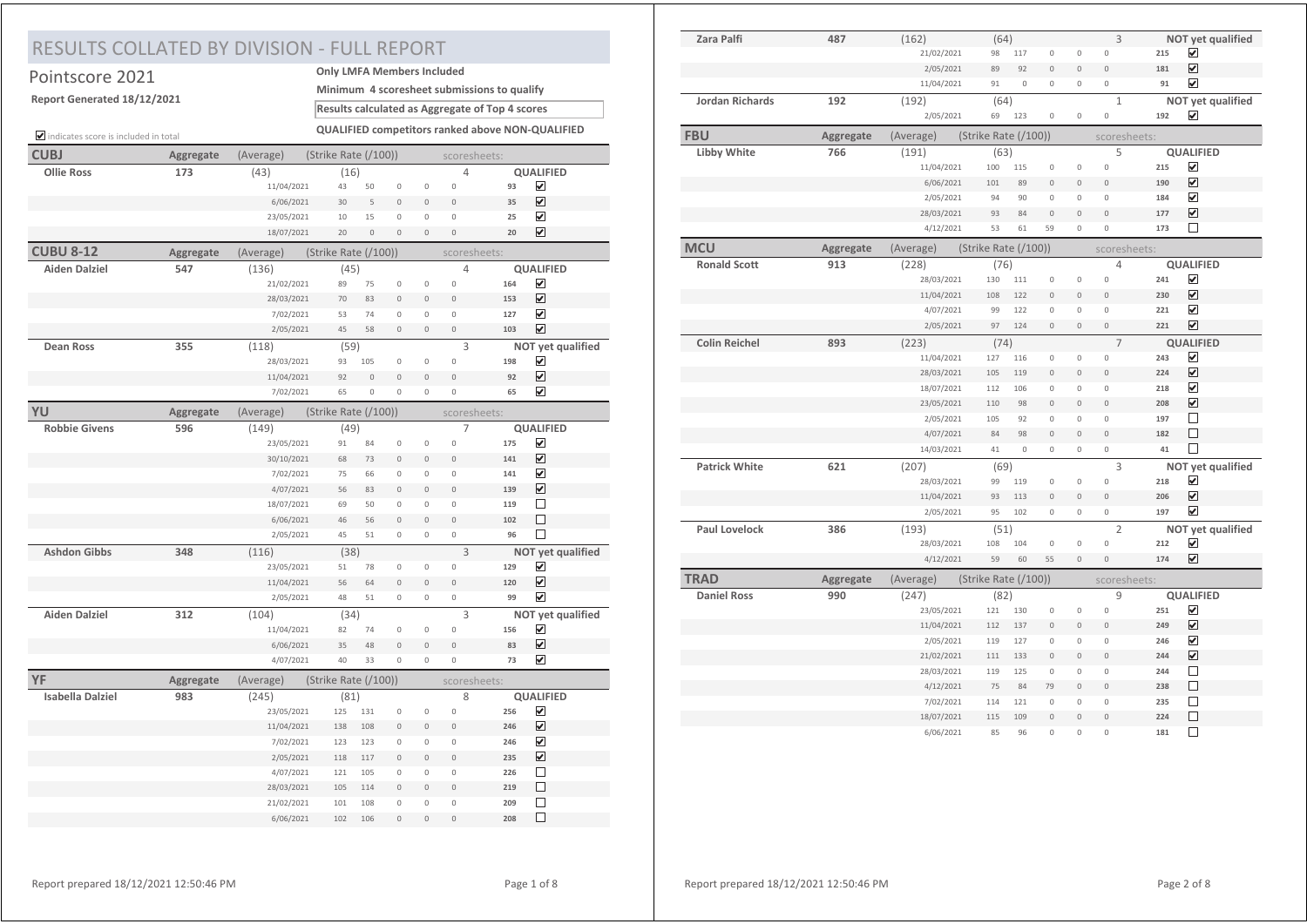| <b>MSR</b>              | Aggregate | (Average)  | (Strike Rate (/100)) |             |                     |                     | scoresheets:        |     |                         |
|-------------------------|-----------|------------|----------------------|-------------|---------------------|---------------------|---------------------|-----|-------------------------|
| <b>Mark Firth</b>       | 1140      | (285)      | (84)                 |             |                     |                     | 10                  |     | <b>QUALIFIED</b>        |
|                         |           | 4/12/2021  | 96                   | 96          | 100                 | $\mathbb O$         | $\mathbb O$         | 292 | ☑                       |
|                         |           | 2/05/2021  | 141                  | 144         | $\circ$             | $\mathbf 0$         | $\overline{0}$      | 285 | $\overline{\mathbf{v}}$ |
|                         |           | 7/02/2021  | 142                  | 141         | $\mathbb O$         | $\mathbb O$         | 0                   | 283 | $\overline{\mathbf{v}}$ |
|                         |           | 11/04/2021 | 140                  | 140         | $\circ$             | $\mathbf 0$         | $\mathbf 0$         | 280 | $\overline{\mathbf{v}}$ |
|                         |           | 28/03/2021 | 140                  | 138         | $\mathbf 0$         | $\mathbf 0$         | $\mathbb O$         | 278 | $\Box$                  |
|                         |           | 6/06/2021  | 138                  | 140         | $\mathbf 0$         | $\mathsf{O}\xspace$ | $\mathbb O$         | 278 | $\Box$                  |
|                         |           | 21/02/2021 | 136                  | 139         | 0                   | 0                   | 0                   | 275 | $\Box$                  |
|                         |           | 30/10/2021 | 135                  | 138         | $\Omega$            | $\mathbb O$         | $\overline{0}$      | 273 | $\Box$                  |
|                         |           | 18/07/2021 | 131                  | 142         | $\mathsf{O}\xspace$ | $\mathbb O$         | $\mathbf 0$         | 273 | $\Box$                  |
|                         |           | 4/07/2021  | 124                  | 138         | $\mathbb O$         | $\mathbb O$         | $\mathbf 0$         | 262 | $\Box$                  |
| <b>Colin Keene</b>      | 1075      | (268)      | (89)                 |             |                     |                     | 10                  |     | <b>QUALIFIED</b>        |
|                         |           | 7/02/2021  | 131                  | 142         | 0                   | $\mathbb O$         | $\mathbb O$         | 273 | $\overline{\mathbf{v}}$ |
|                         |           | 23/05/2021 | 134                  | 138         | $\circ$             | $\mathbf 0$         | $\circ$             | 272 | $\overline{\mathbf{v}}$ |
|                         |           | 30/10/2021 | 126                  | 142         | $\mathsf{O}\xspace$ | $\mathbb O$         | $\mathsf{O}\xspace$ | 268 | $\blacktriangledown$    |
|                         |           | 21/02/2021 | 129                  | 133         | $\mathbf 0$         | $\mathbb O$         | $\mathbb O$         | 262 | $\overline{\mathbf{v}}$ |
|                         |           | 2/05/2021  | 123                  | 130         | $\Omega$            | $\mathsf{O}\xspace$ | $\mathsf{O}\xspace$ | 253 | □                       |
|                         |           |            |                      |             |                     |                     |                     |     | $\Box$                  |
|                         |           | 28/03/2021 | 119                  | 128         | $\circ$             | $\mathbf 0$         | $\circ$             | 247 | $\Box$                  |
|                         |           | 11/04/2021 | 113                  | 129         | $\mathsf{O}\xspace$ | 0                   | 0                   | 242 |                         |
|                         |           | 18/07/2021 | 126                  | 115         | $\theta$            | $\mathbf{0}$        | $\overline{0}$      | 241 | $\Box$                  |
|                         |           | 4/12/2021  | 78                   | 69          | 86                  | $\mathbb O$         | $\mathbf 0$         | 233 | □                       |
|                         |           | 14/03/2021 | 138                  | $\mathbb O$ | $\mathbb O$         | $\mathbb O$         | $\mathbb O$         | 138 | □                       |
| Attila Palfi            | 1029      | (257)      | (85)                 |             |                     |                     | 6                   |     | <b>QUALIFIED</b>        |
|                         |           | 28/03/2021 | 142                  | 130         | $\circ$             | $\mathsf{O}\xspace$ | $\mathbb O$         | 272 | $\blacktriangledown$    |
|                         |           | 21/02/2021 | 131                  | 137         | $\Omega$            | $\mathbb O$         | $\overline{0}$      | 268 | $\blacktriangledown$    |
|                         |           | 23/05/2021 | 132                  | 123         | $\mathsf{O}\xspace$ | $\mathbb O$         | $\mathsf{O}\xspace$ | 255 | ☑                       |
|                         |           | 2/05/2021  | 109                  | 125         | $\circ$             | $\mathbf 0$         | $\mathbf 0$         | 234 | $\overline{\mathbf{v}}$ |
|                         |           | 11/04/2021 | 126                  | $\mathbb O$ | $\mathbb O$         | $\mathbb O$         | 0                   | 126 | □                       |
|                         |           | 6/06/2021  | 123                  | $\mathbf 0$ | $\mathbf 0$         | $\mathbf 0$         | $\circ$             | 123 | $\Box$                  |
| <b>Dwayne Ovenstone</b> | 976       | (244)      | (72)                 |             |                     |                     | $\overline{4}$      |     | <b>QUALIFIED</b>        |
|                         |           | 30/10/2021 | 134                  | 132         | $\mathbf 0$         | $\mathbb O$         | $\mathsf{O}\xspace$ | 266 | $\overline{\mathbf{v}}$ |
|                         |           | 4/07/2021  | 123                  | 131         | $\mathbf 0$         | $\mathbb O$         | $\mathbf 0$         | 254 | $\overline{\mathbf{v}}$ |
|                         |           | 18/07/2021 | 118                  | 123         | $\mathbb O$         | $\mathbb O$         | 0                   | 241 | $\overline{\mathbf{v}}$ |
|                         |           | 4/12/2021  | 67                   | 79          | 69                  | $\mathbb O$         | $\mathbf 0$         | 215 | ☑                       |
|                         |           |            |                      |             |                     |                     |                     |     |                         |
| <b>Neal Walker</b>      | 278       | (139)      | (46)                 |             |                     |                     | $\overline{2}$      |     | NOT yet qualified       |
|                         |           | 23/05/2021 | 58                   | 84          | $\circ$             | $\mathbb O$         | $\mathsf{O}\xspace$ | 142 | $\overline{\mathbf{v}}$ |
|                         |           | 11/04/2021 | 65                   | $71\,$      | $\mathbb O$         | $\mathbb O$         | $\mathbb O$         | 136 | $\overline{\mathbf{v}}$ |
| Norman Sager            | 259       | (259)      | (57)                 |             |                     |                     | $\mathbf{1}$        |     | NOT yet qualified       |
|                         |           | 4/12/2021  | 74                   | 89          | 96                  | $\mathbb O$         | 0                   | 259 | ☑                       |
| <b>Steven McNicoll</b>  | 119       | (119)      | (79)                 |             |                     |                     | $\mathbf{1}$        |     | NOT yet qualified       |
|                         |           | 21/02/2021 | 119                  | 0           | $\mathbb O$         | $\mathbb O$         | $\mathsf{O}\xspace$ | 119 | ☑                       |
| <b>SMC</b>              | Aggregate | (Average)  | (Strike Rate (/100)) |             |                     |                     | scoresheets:        |     |                         |
| <b>Allan Park</b>       | 598       | (199)      | (66)                 |             |                     |                     | 3                   |     | NOT yet qualified       |
|                         |           | 4/12/2021  | 76                   | 89          | 76                  | $\mathbb O$         | $\circ$             | 241 | $\blacktriangledown$    |
|                         |           | 21/02/2021 | 106                  | 131         | $\mathbf 0$         | $\mathbb O$         | $\mathbb O$         | 237 | $\blacktriangledown$    |
|                         |           | 7/02/2021  | 120                  | $\mathbb O$ | 0                   | $\mathbb O$         | 0                   | 120 | ☑                       |
|                         |           |            |                      |             |                     |                     |                     |     |                         |
| <b>Gary Young</b>       | 246       | (246)      | (82)                 |             |                     |                     | $\mathbf{1}$        |     | NOT yet qualified       |
|                         |           | 7/02/2021  | 123                  | 123         | 0                   | $\mathbb O$         | 0                   | 246 | ⊻                       |
| <b>Steven McNicoll</b>  | 226       | (226)      | (50)                 |             |                     |                     | $\mathbf{1}$        |     | NOT yet qualified       |
|                         |           | 4/12/2021  | 61                   | 80          | 85                  | $\mathbf 0$         | $\mathbf 0$         | 226 | $\overline{\mathbf{v}}$ |

| <b>Michelle Ross</b>      | 783 | (195)      | (65)       |                |                     |                     | 8                                   |     | <b>QUALIFIED</b>        |
|---------------------------|-----|------------|------------|----------------|---------------------|---------------------|-------------------------------------|-----|-------------------------|
|                           |     | 7/02/2021  | 101        | 114            | $\mathsf{O}\xspace$ | 0                   | $\circ$                             | 215 | $\blacktriangleright$   |
|                           |     | 28/03/2021 | 99         | 98             | $\mathsf{O}\xspace$ | 0                   | $\circ$                             | 197 | $\overline{\mathbf{v}}$ |
|                           |     | 23/05/2021 | 94         | 93             | $\mathsf{O}\xspace$ | 0                   | $\mathsf{O}\xspace$                 | 187 | ☑                       |
|                           |     | 6/06/2021  | 97         | 87             | $\overline{0}$      | $\overline{0}$      | $\mathbf 0$                         | 184 | $\overline{\mathbf{v}}$ |
|                           |     | 21/02/2021 | 92         | 88             | $\mathbf 0$         | 0                   | $\mathsf{O}\xspace$                 | 180 | П                       |
|                           |     | 11/04/2021 | 89         | 85             | $\Omega$            | $\mathbf{0}$        | $\mathbf{0}$                        | 174 | П                       |
|                           |     | 2/05/2021  | 69         | 101            | $\circ$             | 0                   | $\circ$                             | 170 | □                       |
|                           |     | 18/07/2021 | 82         | $\overline{0}$ | $\mathbf{0}$        | $\overline{0}$      | $\overline{0}$                      | 82  | П                       |
| <b>Micheal McRae</b>      | 778 | (194)      | (64)       |                |                     |                     | 6                                   |     | <b>QUALIFIED</b>        |
|                           |     | 11/04/2021 | 104        | 112            | $\mathbf 0$         | $\circ$             | $\mathbf 0$                         | 216 | $\blacktriangledown$    |
|                           |     | 28/03/2021 | 104        | 101            | $\overline{0}$      | $\overline{0}$      | $\overline{0}$                      | 205 | ☑                       |
|                           |     | 7/02/2021  | 96         | 93             | $\circ$             | $\circ$             | $\circ$                             | 189 | $\overline{\mathbf{v}}$ |
|                           |     | 21/02/2021 | 72         | 96             | $\overline{0}$      | $\overline{0}$      | $\overline{0}$                      | 168 | ☑                       |
|                           |     | 2/05/2021  | 77         | 88             | $\mathbf 0$         | $\mathbf 0$         | $\mathbf 0$                         | 165 | П                       |
|                           |     | 14/03/2021 | 90         | $\mathbf{0}$   | $\mathbf{0}$        | $\mathbb O$         | $\mathbf{0}$                        | 90  | П                       |
| <b>Robin Dalziel</b>      | 650 | (162)      | (54)       |                |                     |                     | 6                                   |     | <b>QUALIFIED</b>        |
|                           |     | 11/04/2021 | 111        | 91             | $\mathbb O$         | 0                   | $\mathsf{O}\xspace$                 | 202 | ☑                       |
|                           |     | 21/02/2021 | 92         | 71             | $\mathbf 0$         | $\circ$             | $\mathbf 0$                         | 163 | $\overline{\mathbf{v}}$ |
|                           |     | 6/06/2021  | 61         | 84             | $\mathbf 0$         | 0                   | 0                                   | 145 | ☑                       |
|                           |     | 2/05/2021  | 74         | 66             | $\Omega$            | 0                   | $\mathsf{O}\xspace$                 | 140 | $\overline{\mathbf{v}}$ |
|                           |     | 4/07/2021  | 84         | 54             | $\mathbf 0$         | $\mathbf 0$         | $\mathbf 0$                         | 138 | П                       |
|                           |     |            |            |                |                     |                     |                                     |     |                         |
|                           |     |            |            |                |                     |                     |                                     |     |                         |
|                           |     | 28/03/2021 | 55         | 56             | 0                   | 0                   | $\mathsf{O}\xspace$                 | 111 | $\Box$                  |
| <b>Peter Ralph</b>        | 513 | (128)      | (38)       |                |                     |                     | 5                                   |     | <b>QUALIFIED</b>        |
|                           |     | 30/10/2021 | 80         | 69             | $\mathbf 0$         | $\mathsf{O}\xspace$ | $\circ$                             | 149 | ☑                       |
|                           |     | 7/02/2021  | 66         | 77             | $\mathbf{0}$        | $\overline{0}$      | $\mathbf{0}$                        | 143 | $\overline{\mathbf{v}}$ |
|                           |     | 21/02/2021 | 53         | 66             | $\circ$             | 0                   | $\mathsf{O}\xspace$                 | 119 | $\blacktriangledown$    |
|                           |     | 4/12/2021  | 40         | 26             | 36                  | $\overline{0}$      | $\overline{0}$                      | 102 | $\blacktriangledown$    |
|                           |     | 28/03/2021 | 53         | 43             | $\circ$             | 0                   | $\mathbb O$                         | 96  | □                       |
| <b>Paul Lovelock</b>      | 458 | (152)      | (61)       |                |                     |                     | 3                                   |     | NOT yet qualified       |
|                           |     | 7/02/2021  | 98         | 78             | $\mathsf{O}\xspace$ | 0                   | 0                                   | 176 | ☑                       |
|                           |     | 21/02/2021 | 82         | 90             | $\overline{0}$      | $\circ$             | $\overline{0}$                      | 172 | $\overline{\mathbf{v}}$ |
|                           |     | 6/06/2021  | 110        | $\mathbf 0$    | 0                   | 0                   | 0                                   | 110 | $\blacktriangledown$    |
| David Saillard            | 169 | (169)      | (56)       |                |                     |                     | $\mathbf{1}$                        |     | NOT yet qualified       |
|                           |     | 7/02/2021  | 87         | 82             | 0                   | 0                   | 0                                   | 169 | ☑                       |
|                           |     |            |            |                |                     |                     |                                     |     |                         |
| <b>Malcolm Harrison</b>   | 169 | (169)      | (56)<br>77 | 92             | $\mathsf{O}\xspace$ | 0                   | $\mathbf{1}$<br>$\mathsf{O}\xspace$ | 169 | NOT yet qualified       |
|                           |     | 4/07/2021  |            |                |                     |                     |                                     |     | ☑                       |
| <b>Robert McBride</b>     | 168 | (168)      | (56)       |                |                     |                     | $\mathbf{1}$                        |     | NOT yet qualified       |
|                           |     | 4/07/2021  | 91         | 77             | $\mathsf{O}\xspace$ | 0                   | 0                                   | 168 | ☑                       |
| <b>Christopher Martin</b> | 151 | (151)      | (50)       |                |                     |                     | $\mathbf{1}$                        |     | NOT yet qualified       |
|                           |     | 7/02/2021  | 67         | 84             | 0                   | 0                   | 0                                   | 151 | ⊻                       |
| <b>Roszarie Behrens</b>   | 148 | (148)      | (49)       |                |                     |                     | $\mathbf{1}$                        |     | NOT yet qualified       |
|                           |     | 4/07/2021  | 67         | 81             | $\mathbf 0$         | $\mathbb O$         | $\mathbf 0$                         | 148 | $\blacktriangledown$    |
| <b>Shirlenne Fulton</b>   | 107 | (107)      | (35)       |                |                     |                     | $\mathbf{1}$                        |     | NOT yet qualified       |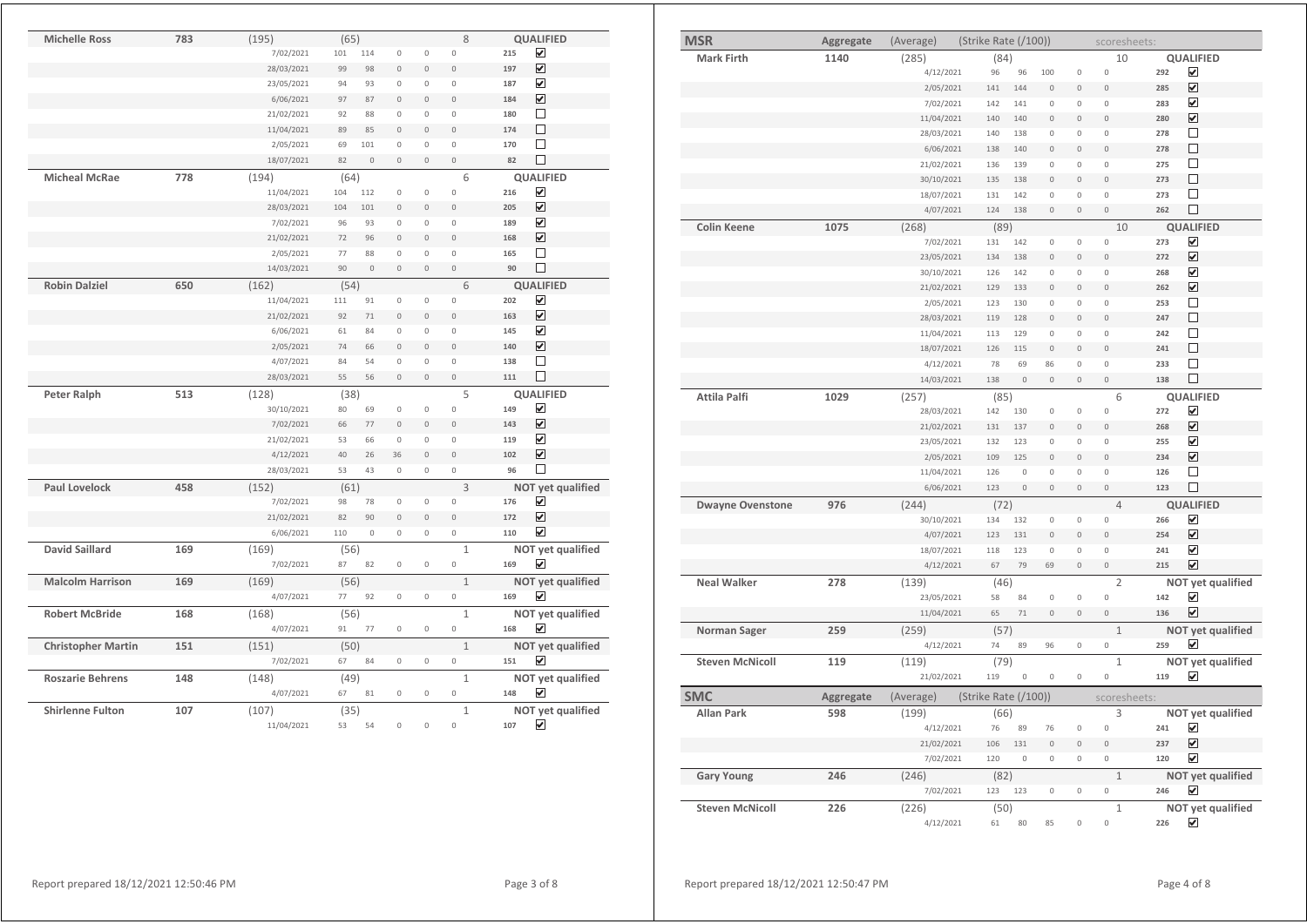| <b>AHC</b>                | Aggregate | (Average)          | (Strike Rate (/100)) |             |                     |                     | scoresheets:             |            |                         |
|---------------------------|-----------|--------------------|----------------------|-------------|---------------------|---------------------|--------------------------|------------|-------------------------|
| <b>Greg Rawlinson</b>     | 1131      | (282)              | (94)                 |             |                     |                     | 10                       |            | QUALIFIED               |
|                           |           | 23/05/2021         | 146                  | 144         | $\circ$             | $\circ$             | 0                        | 290        | ⊻                       |
|                           |           | 11/04/2021         | 140                  | 141         | $\Omega$            | $\mathbb O$         | $\overline{0}$           | 281        | $\overline{\mathbf{v}}$ |
|                           |           | 7/02/2021          | 135                  | 146         | $\mathsf{O}\xspace$ | $\mathsf{O}\xspace$ | 0                        | 281        | ☑                       |
|                           |           | 18/07/2021         | 137                  | 142         | $\mathbb O$         | $\mathbb O$         | $\overline{0}$           | 279        | ☑                       |
|                           |           | 2/05/2021          | 140                  | 133         | $\mathbb O$         | $\mathbf 0$         | $\circ$                  | 273        | П                       |
|                           |           | 21/02/2021         | 132                  | 140         | $\mathbf{0}$        | $\mathbf 0$         | $\theta$                 | 272        | П                       |
|                           |           | 28/03/2021         | 124                  | 146         | $\circ$             | $\mathsf{O}\xspace$ | $\circ$                  | 270        | □                       |
|                           |           | 30/10/2021         | 125                  | 140         | $\Omega$            | $\Omega$            | $\overline{0}$           | 265        | П                       |
|                           |           | 6/06/2021          | 131                  | 133         | $\mathsf{O}\xspace$ | $\mathsf{O}\xspace$ | $\mathsf{O}\xspace$      | 264        | П                       |
|                           |           | 4/07/2021          | 128                  | 130         | $\mathbf 0$         | $\mathbb O$         | 0                        | 258        | □                       |
| <b>Ryan Drosd</b>         | 1029      | (257)              | (76)                 |             |                     |                     | 9                        |            | <b>QUALIFIED</b>        |
|                           |           | 7/02/2021          | 137                  | 132         | $\mathbb O$         | $\mathsf{O}\xspace$ | 0                        | 269        | ☑                       |
|                           |           | 4/12/2021          | 84                   | 80          | 96                  | $\mathbf 0$         | $\overline{0}$           | 260        | ☑                       |
|                           |           | 11/04/2021         | 123                  | 129         | $\mathbb O$         | $\Omega$            | $\circ$                  | 252        | ☑                       |
|                           |           | 28/03/2021         | 123                  | 125         | $\mathbf 0$         | $\mathbf 0$         | $\overline{0}$           | 248        | ☑                       |
|                           |           | 21/02/2021         | 124                  | 121         | $\mathsf{O}\xspace$ | $\mathsf{O}\xspace$ | $\mathsf{O}\xspace$      | 245        | □                       |
|                           |           | 23/05/2021         | 117                  | 116         | $\Omega$            | $\Omega$            | $\Omega$                 | 233        | □                       |
|                           |           | 2/05/2021          | 115                  | 114         | $\mathsf{O}\xspace$ | $\mathsf{O}\xspace$ | $\mathsf{O}\xspace$      | 229        | П                       |
|                           |           | 18/07/2021         | 113                  | 106         | $\mathbb O$         | $\mathbb O$         | $\mathsf{O}\xspace$      | 219        | □                       |
|                           |           | 4/07/2021          | 109                  | 96          | $\mathsf{O}\xspace$ | $\mathsf{O}\xspace$ | $\mathsf{O}\xspace$      | 205        | □                       |
| <b>Andrew Rolfe</b>       | 903       | (225)              | (66)                 |             |                     |                     | 4                        |            | <b>QUALIFIED</b>        |
|                           |           | 4/07/2021          | 114                  | 121         | $\mathbf 0$         | $\mathbf 0$         | $\mathbb O$              | 235        | ☑                       |
|                           |           | 2/05/2021          | 107                  | 123         | $\circ$             | $\mathsf{O}\xspace$ | $\circ$                  | 230        | ☑                       |
|                           |           | 4/12/2021          | 69                   | 78          | 76                  | 0                   | $\mathbb O$              | 223        | ☑                       |
|                           |           | 6/06/2021          | 107                  | 108         | $\Omega$            | $\mathbb O$         | $\mathsf{O}\xspace$      | 215        | ☑                       |
| <b>Steven Shorten</b>     | 572       | (286)              | (76)                 |             |                     |                     | $\overline{2}$           |            | NOT yet qualified       |
|                           |           | 6/06/2021          | 142                  | 148         | $\mathbf 0$         | $\mathbb O$         | $\mathbf 0$              | 290        | ☑                       |
|                           |           | 4/12/2021          | 93                   | 89          | 100                 | $\mathbb O$         | 0                        | 282        | ☑                       |
|                           |           |                    |                      |             |                     |                     |                          |            |                         |
| <b>Ethan Wilkinson</b>    | 568       | (284)              | (94)                 |             |                     |                     | $\overline{2}$           |            | NOT yet qualified<br>☑  |
|                           |           | 7/02/2021          | 146                  | 148         | $\mathbb O$         | $\mathbb O$         | 0<br>$\mathsf{O}\xspace$ | 294<br>274 | ☑                       |
|                           |           | 28/03/2021         | 134                  | 140         | $\mathbb O$         | $\mathbb O$         |                          |            |                         |
| Zac Clark                 | 288       | (288)              | (96)                 |             |                     |                     | $\mathbf{1}$             |            | NOT yet qualified       |
|                           |           | 7/02/2021          | 142                  | 146         | $\mathbb O$         | $\mathbb O$         | $\mathbb O$              | 288        | ☑                       |
| <b>Brad Wilkinson</b>     | 271       | (271)              | (90)                 |             |                     |                     | $\mathbf 1$              |            | NOT yet qualified       |
|                           |           | 7/02/2021          | 127                  | 144         | $\mathbb O$         | $\mathbb O$         | 0                        | 271        | ☑                       |
| <b>Alexander Greening</b> | 174       | (174)              | (58)                 |             |                     |                     | $\mathbf{1}$             |            | NOT yet qualified       |
|                           |           | 4/07/2021          | 84                   | 90          | $\mathbb O$         | 0                   | $\mathsf{O}\xspace$      | 174        | ⊽                       |
| Jamie Gilroy              | 142       | (142)              | (94)                 |             |                     |                     | $\mathbf{1}$             |            | NOT yet qualified       |
|                           |           | 21/02/2021         | 142                  | $\mathbb O$ | $\mathbb O$         | 0                   | 0                        | 142        | ⊻                       |
| Kendall O'Connor          | 133       | (133)              | (88)                 |             |                     |                     | $\mathbf{1}$             |            | NOT yet qualified       |
|                           |           | 23/05/2021         | 133                  | $\mathbb O$ | $\mathsf{O}\xspace$ | $\mathsf{O}\xspace$ | 0                        | 133        | ☑                       |
| HC                        |           | (Average)          | (Strike Rate (/100)) |             |                     |                     | scoresheets:             |            |                         |
| <b>Todd Ruxton</b>        | Aggregate |                    |                      |             |                     |                     | 6                        |            |                         |
|                           | 1049      | (262)<br>6/06/2021 | (87)<br>138          | 136         | $\mathbb O$         | $\mathbb O$         | $\circ$                  | 274        | <b>QUALIFIED</b><br>☑   |
|                           |           | 18/07/2021         | 128                  | 142         | $\mathbf{0}$        | $\mathbf 0$         | $\overline{0}$           | 270        | ☑                       |
|                           |           | 23/05/2021         | 127                  | 129         | $\mathsf{O}\xspace$ | $\mathsf{O}\xspace$ | 0                        | 256        | ☑                       |
|                           |           |                    | 120                  |             | $\Omega$            | $\mathbf 0$         | $\overline{0}$           |            | ☑                       |
|                           |           | 30/10/2021         | 94                   | 129<br>72   | 79                  | $\mathsf{O}\xspace$ | 0                        | 249<br>245 | $\Box$                  |
|                           |           | 4/12/2021          |                      |             |                     |                     |                          |            | □                       |
|                           |           | 4/07/2021          | 118                  | 119         | $\mathbb O$         | $\mathbf 0$         | $\circ$                  | 237        |                         |

| <b>Stephen Bruce</b>      | 845       | (211)                  | (62)                 |             |                     |                            | 5                      |            | QUALIFIED                                   |
|---------------------------|-----------|------------------------|----------------------|-------------|---------------------|----------------------------|------------------------|------------|---------------------------------------------|
|                           |           | 21/02/2021             | 131                  | 122         | $\mathbf{0}$        | $\mathbf{0}$               | $\mathbf 0$            | 253        | ☑                                           |
|                           |           | 30/10/2021             | 113                  | 125         | $\mathbf 0$         | $\mathbf 0$                | $\mathsf{O}\xspace$    | 238        | ☑                                           |
|                           |           | 4/12/2021              | 67                   | 69          | 56                  | $\mathbb O$                | $\mathbb O$            | 192        | ☑                                           |
|                           |           | 18/07/2021             | 79                   | 83          | $\circ$             | $\theta$                   | $\overline{0}$         | 162        | $\overline{\mathbf{v}}$                     |
|                           |           | 7/02/2021              | 122                  | $\circ$     | $\mathbb O$         | $\circ$                    | $\mathsf{O}\xspace$    | 122        | $\Box$                                      |
| Deen Parkinson            | 532       | (266)                  | (88)                 |             |                     |                            | $\overline{2}$         |            | NOT yet qualified                           |
|                           |           | 21/02/2021             | 139                  | 138         | $\circ$             | $\mathbb O$                | 0                      | 277        | ☑                                           |
|                           |           | 7/02/2021              | 120                  | 135         | $\mathbf 0$         | $\mathbf 0$                | $\mathsf{O}\xspace$    | 255        | ☑                                           |
| Martyn Skinner            | 317       | (158)                  | (52)                 |             |                     |                            | $\overline{2}$         |            | NOT yet qualified                           |
|                           |           | 7/02/2021              | 97                   | 66          | $\circ$             | $\mathbb O$                | $\mathbb O$            | 163        | ☑                                           |
|                           |           | 21/02/2021             | 84                   | 70          | $\mathbf 0$         | $\mathbf 0$                | $\mathsf{O}\xspace$    | 154        | $\blacktriangledown$                        |
| <b>Alexander Greening</b> | 211       | (211)                  | (70)                 |             |                     |                            | $\mathbf{1}$           |            | NOT yet qualified                           |
|                           |           | 18/07/2021             | 108                  | 103         | $\mathsf{O}\xspace$ | $\mathbb O$                | 0                      | 211        | ☑                                           |
| Simon Azzopardi           | 192       | (96)                   | (64)                 |             |                     |                            | $\overline{2}$         |            | NOT yet qualified                           |
|                           |           | 7/02/2021              | 118                  | $\circ$     | $\circ$             | $\mathbb O$                | 0                      | 118        | ☑                                           |
|                           |           | 28/03/2021             | 74                   | $\circ$     | $\circ$             | $\mathbf 0$                | $\mathsf{O}\xspace$    | 74         | ☑                                           |
|                           |           |                        |                      |             |                     |                            |                        |            |                                             |
| <b>FHC</b>                | Aggregate | (Average)              | (Strike Rate (/100)) |             |                     |                            | scoresheets:           |            |                                             |
| Donna Gilroy              | 960       | (240)                  | (80)                 |             |                     |                            | 7                      |            | <b>QUALIFIED</b>                            |
|                           |           | 4/07/2021              | 121                  | 128         | $\circ$             | $\mathbb O$                | $\mathsf{O}\xspace$    | 249        | $\overline{\mathbf{v}}$                     |
|                           |           | 21/02/2021             | 125                  | 117         | $\mathbf 0$         | $\mathbb O$                | $\circ$                | 242        | $\overline{\mathbf{v}}$                     |
|                           |           | 28/03/2021             | 122                  | 114         | $\mathbb O$         | $\mathbb O$                | 0                      | 236        | ☑                                           |
|                           |           | 11/04/2021             | 124                  | 109         | $\overline{0}$      | $\mathbf 0$                | $\mathbf{0}$           | 233        | ☑                                           |
|                           |           | 6/06/2021              | 124                  | 99          | $\circ$             | $\mathbb O$                | $\mathbb O$            | 223        | $\Box$                                      |
|                           |           | 18/07/2021             | 116                  | 98          | $\mathbf 0$         | $\mathbb O$                | $\mathbf 0$            | 214        | П                                           |
|                           |           |                        |                      |             |                     |                            |                        |            |                                             |
|                           |           | 7/02/2021              | 120                  | $\mathbb O$ | 0                   | $\mathbb O$                | $\mathbb O$            | 120        | $\Box$                                      |
| <b>Michelle Ovenstone</b> | 223       | (223)                  | (74)                 |             |                     |                            | $\,1\,$                |            | NOT yet qualified                           |
|                           |           | 18/07/2021             | 107                  | 116         | $\circ$             | $\mathbb O$                | 0                      | 223        | ☑                                           |
| <b>Brooke May</b>         | 214       | (214)                  | (47)                 |             |                     |                            | $\mathbf{1}$           |            | NOT yet qualified                           |
|                           |           | 4/12/2021              | 63                   | 76          | 75                  | $\mathbb O$                | 0                      | 214        | ☑                                           |
| <b>FBR</b>                | Aggregate | (Average)              | (Strike Rate (/100)) |             |                     |                            | scoresheets:           |            |                                             |
| Anika Drosd               | 1141      |                        |                      |             |                     |                            | 11                     |            |                                             |
|                           |           | (285)<br>11/04/2021    | (95)<br>144          | 144         | $\mathbb O$         | $\mathbb O$                | 0                      | 288        | <b>QUALIFIED</b><br>$\overline{\mathbf{v}}$ |
|                           |           | 30/10/2021             | 144                  | 143         | $\overline{0}$      | $\overline{0}$             | $\mathbf{0}$           | 287        | $\overline{\mathbf{v}}$                     |
|                           |           | 7/02/2021              | 141                  | 142         | 0                   | $\mathbb O$                | 0                      | 283        | $\overline{\mathbf{v}}$                     |
|                           |           | 23/05/2021             | 144                  | 139         | $\Omega$            | $\mathbb O$                | $\Omega$               | 283        | ☑                                           |
|                           |           | 21/02/2021             | 139                  | 142         | $\mathbf 0$         | $\mathbb O$                | $\mathbf 0$            | 281        | $\Box$                                      |
|                           |           | 2/05/2021              | 140                  | 134         | $\mathbf 0$         | $\mathbf 0$                | $\mathsf{O}\xspace$    | 274        | $\Box$                                      |
|                           |           | 18/07/2021             | 134                  | 139         | 0                   | $\mathbb O$                | 0                      | 273        | $\Box$                                      |
|                           |           | 28/03/2021             | 131                  | 140         | $\Omega$            | $\Omega$                   | $\Omega$               | 271        | □                                           |
|                           |           | 4/07/2021              | 134                  | 134         | $\circ$             | $\mathbb O$                | $\mathbf 0$            | 268        | $\Box$                                      |
|                           |           | 6/06/2021              | 123                  | 142         | $\mathbb O$         | $\mathbb O$                | $\mathsf{O}\xspace$    | 265        | $\Box$                                      |
|                           |           | 4/12/2021              | 93                   | 82          | 89                  | 0                          | 0                      | 264        | $\Box$                                      |
|                           |           |                        |                      |             |                     |                            | $\overline{4}$         |            |                                             |
| Sarah Keene               | 1023      | (255)                  | (75)<br>124          | 135         | $\mathbb O$         | $\mathbb O$                | 0                      | 259        | QUALIFIED                                   |
|                           |           | 28/03/2021             | 132                  | 127         | $\circ$             | $\overline{0}$             | $\overline{0}$         | 259        | ☑                                           |
|                           |           | 21/02/2021             |                      |             |                     |                            |                        |            | ☑                                           |
|                           |           | 4/07/2021<br>4/12/2021 | 134<br>88            | 121<br>82   | $\circ$<br>80       | $\mathbb O$<br>$\mathbf 0$ | $\mathbf 0$<br>$\circ$ | 255<br>250 | ☑<br>$\blacktriangledown$                   |